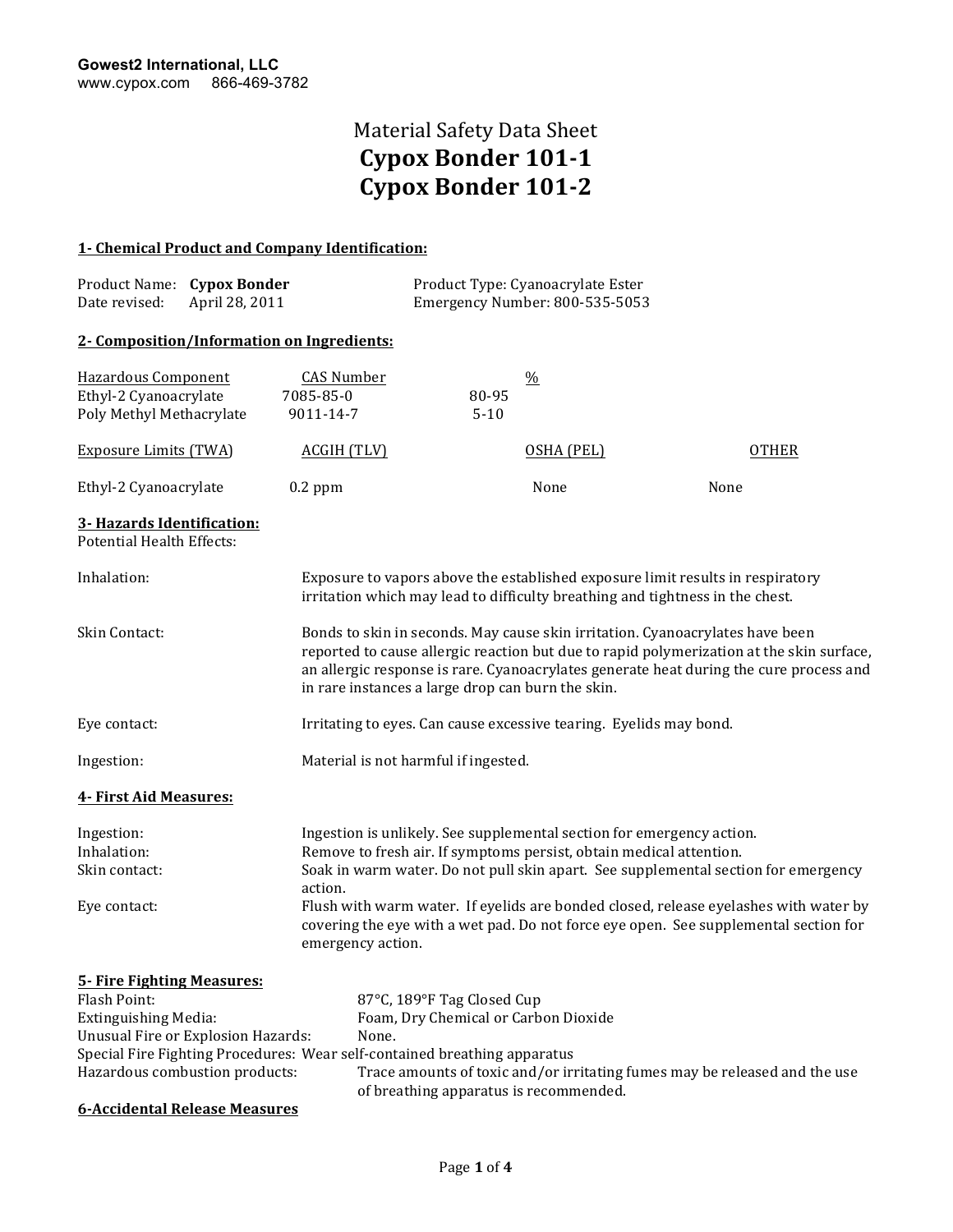| Steps to be taken in case of spill or leak: Do not use cloths for clean-up. Flood spilled material with water to polymerize. |
|------------------------------------------------------------------------------------------------------------------------------|
| Cured material can be scraped up and disposed of as non-hazardous waste.                                                     |
| Make sure spill area is well ventilated.                                                                                     |

#### **7- Handling and Storage:**

| Safe storage:            | Store away from heat and direct sunlight to maximize shelf life. Store inside in a dry<br>location. Keep container tightly closed.                                                                                                             |
|--------------------------|------------------------------------------------------------------------------------------------------------------------------------------------------------------------------------------------------------------------------------------------|
| Handling:                | Avoid contact with skin, eyes, and clothing. Avoid breathing vapor or mist. Avoid<br>contact with paper goods or fabric. Contact with these materials may cause rapid<br>polymerization which can generate smoke and strong irritating vapors. |
| 8- Protective Equipment: |                                                                                                                                                                                                                                                |
| Ventilation:             | Local exhaust ventilation is recommended to maintain vapor level below exposure<br>limits.                                                                                                                                                     |
| Respiratory protection:  | Observe OSHA regulations for respiratory use (29 CFR 1910.134) Use NIOSH<br>approved respirator if there is a potential to exceed exposure limits.                                                                                             |

supplemental page for more information. Safety glasses or goggles with side shields.

| Skin: |                                        | Polyethylene or non reactive gloves. Do not use cotton, PVC, or nylon. See |  |
|-------|----------------------------------------|----------------------------------------------------------------------------|--|
|       | sunnlemental nage for more information |                                                                            |  |

|  | Eye protection: |
|--|-----------------|
|--|-----------------|

### **9- Physical and Chemical Properties:**

| Appearance:                | Clear liquid                      |
|----------------------------|-----------------------------------|
| Odor:                      | Sharp, irritating                 |
| Odor Threshold:            | $1-2$ ppm                         |
| <b>Boiling Point:</b>      | Greater than $300^{\circ}$ F      |
| <b>Melting Point:</b>      | Not determined                    |
| Vapor Pressure:            | Less than 0.2mm Hg                |
| pH:                        | Not applicable                    |
| Vapor Density:             | Approximately 3 (Air = 1)         |
| Evaporation rate:          | Not applicable                    |
| Specific Gravity:          | 1.06 at $20^{\circ}$ C            |
| Solubility in water:       | Negligible. Polymerized by water. |
| Partition coefficient:     | Not determined                    |
| Volatile Organic Compound: |                                   |
| (SCQAMD Method 316B)       | $<$ 20 g/l, $<$ 2% (estimated)    |

#### **10- Stability and Reactivity**

| Stability:                | Stable under recommended storage conditions.                                         |
|---------------------------|--------------------------------------------------------------------------------------|
| Hazardous Polymerization: | Rapid exothermic polymerization will occur in the presence of water, amines, alkalis |
|                           | and alcohols.                                                                        |
| Incompatibility:          | Polymerized by contact with water, alcohols, amines, and alkalis.                    |

#### **11- Toxicological Information**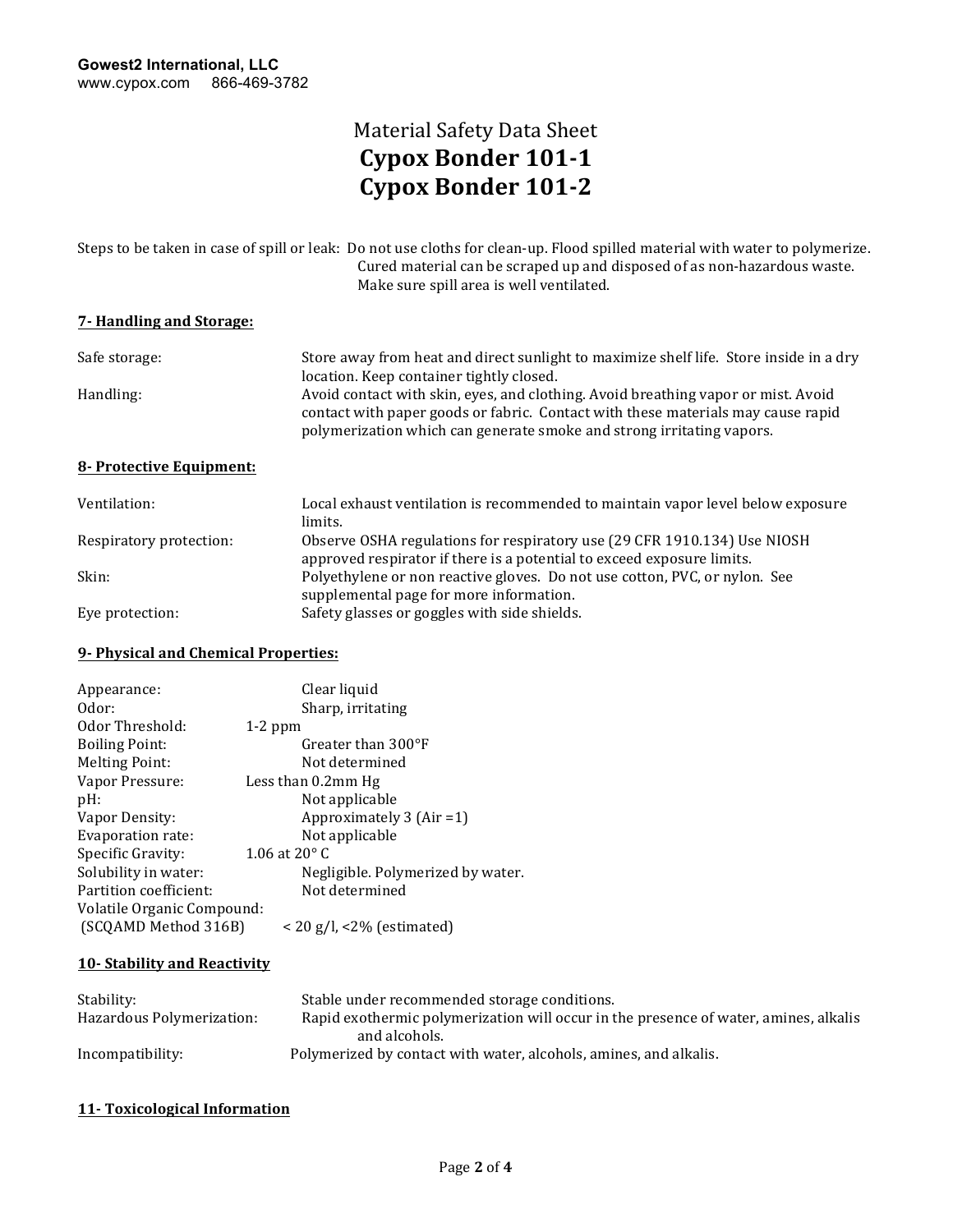Acute oral LD50 >5000mg/kg (rat) (estimated). Acute dermal LD50> 2000 mg/kg (rabbit) (estimated).

#### **12-Ecological Information**

No Data 

#### **13-** Disposal Considerations:

Disposal procedures: Dispose of in accordance with Federal, State and local regulations. Not a RCRA hazardous waste.

#### **14-** Transportation Information:

Domestic Ground Transport:

Non hazardous material as defined by the transportation regulations.

International Air Transportation (ICAO/IATA): Non hazardous material as defined by the transportation regulations.

#### Water transportation (IMO/IMDG):

Non hazardous material as defined by the transportation regulations.

#### **15- Regulatory Information**

TSCA 8b Inventory status: All components are listed or exempt CERCLA/SARA Section 302 EHS: None CERCLA/SARA Section 311/312: Immediate health hazard, Delayed health hazard, Fire, Reactive CERCLA SARA 313: None<br>California Proposition 65: None California Proposition 65: Canada DSL/NDSL: All components are listed or exempt WHMIS hazard class: B.3, D.2.B

#### **16-** Other Information

| NFPA Hazard Code® | HMIS Hazard Code®                  |
|-------------------|------------------------------------|
|                   |                                    |
|                   |                                    |
|                   |                                    |
| No water          | Personal protection: See Section 8 |
|                   |                                    |

### **First Aid Supplement**